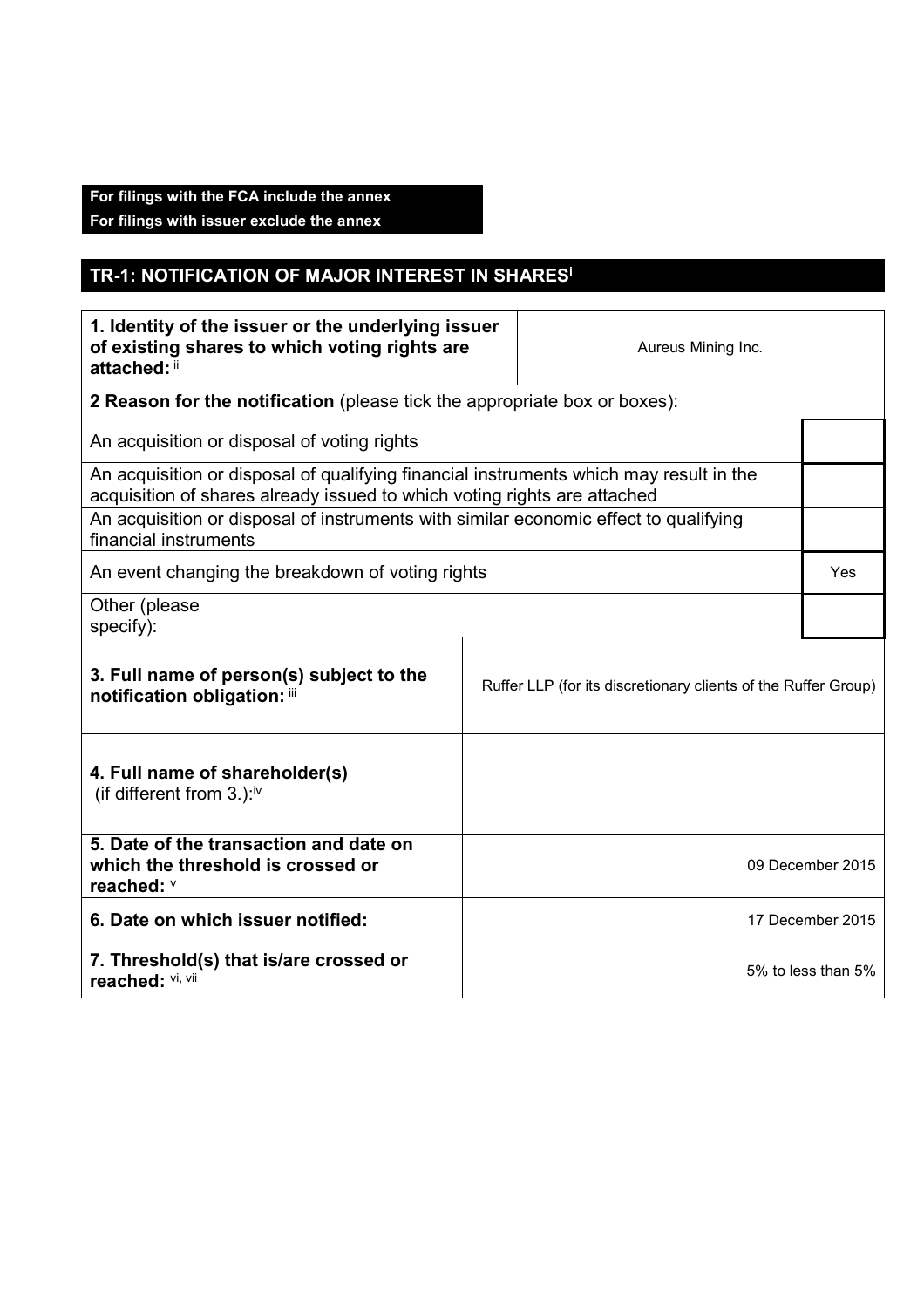| 8. Notified details:                                                       |                                                               |                     |                                                      |                            |                          |                      |  |
|----------------------------------------------------------------------------|---------------------------------------------------------------|---------------------|------------------------------------------------------|----------------------------|--------------------------|----------------------|--|
| A: Voting rights attached to shares Vill, ix                               |                                                               |                     |                                                      |                            |                          |                      |  |
| Class/type of<br>shares                                                    | <b>Situation previous</b><br>to the triggering<br>transaction |                     | Resulting situation after the triggering transaction |                            |                          |                      |  |
| if possible using<br><b>Number</b><br>the ISIN CODE<br>οf<br><b>Shares</b> |                                                               | <b>Number</b><br>οf | <b>Number</b><br>of shares                           | Number of voting<br>rights |                          | % of voting rights x |  |
|                                                                            | Voting<br><b>Rights</b>                                       | <b>Direct</b>       | Direct <sup>xi</sup>                                 | Indirect <sup>xii</sup>    | <b>Direct</b>            | <b>Indirect</b>      |  |
| CA0515471070                                                               | 20,850,000                                                    | 20,850,000          | 20.850.000                                           | 20.850.000                 | $\overline{\phantom{0}}$ | Less than 5%         |  |

| <b>B: Qualifying Financial Instruments</b>           |                                   |                                           |                                                                                                           |                       |  |
|------------------------------------------------------|-----------------------------------|-------------------------------------------|-----------------------------------------------------------------------------------------------------------|-----------------------|--|
| Resulting situation after the triggering transaction |                                   |                                           |                                                                                                           |                       |  |
| <b>Type of financial</b><br>instrument               | <b>Expiration</b><br>date $x$ iii | Exercise/<br><b>Conversion Period Xiv</b> | <b>Number of voting</b><br>rights that may be<br>acquired if the<br>instrument is<br>exercised/converted. | % of voting<br>rights |  |
|                                                      |                                   |                                           |                                                                                                           |                       |  |

**C: Financial Instruments with similar economic effect to Qualifying Financial Instruments** xv, xvi **Resulting situation after the triggering transaction** 

| <b>Type of financial</b><br><b>instrument</b> | <b>Exercise</b><br>price | <b>Expiration</b><br>date $x$ <sup>vii</sup> | Exercise/<br><b>Conversion</b><br>period XVIII | Number of voting rights<br>instrument refers to | % of voting rights $x$ ix,<br>XX |              |
|-----------------------------------------------|--------------------------|----------------------------------------------|------------------------------------------------|-------------------------------------------------|----------------------------------|--------------|
|                                               |                          |                                              |                                                |                                                 | <b>Nominal</b>                   | <b>Delta</b> |
|                                               |                          |                                              |                                                |                                                 |                                  |              |

| Total (A+B+C)                  |                             |
|--------------------------------|-----------------------------|
| <b>Number of voting rights</b> | Percentage of voting rights |
| 20,850,000                     | Less than 5%                |